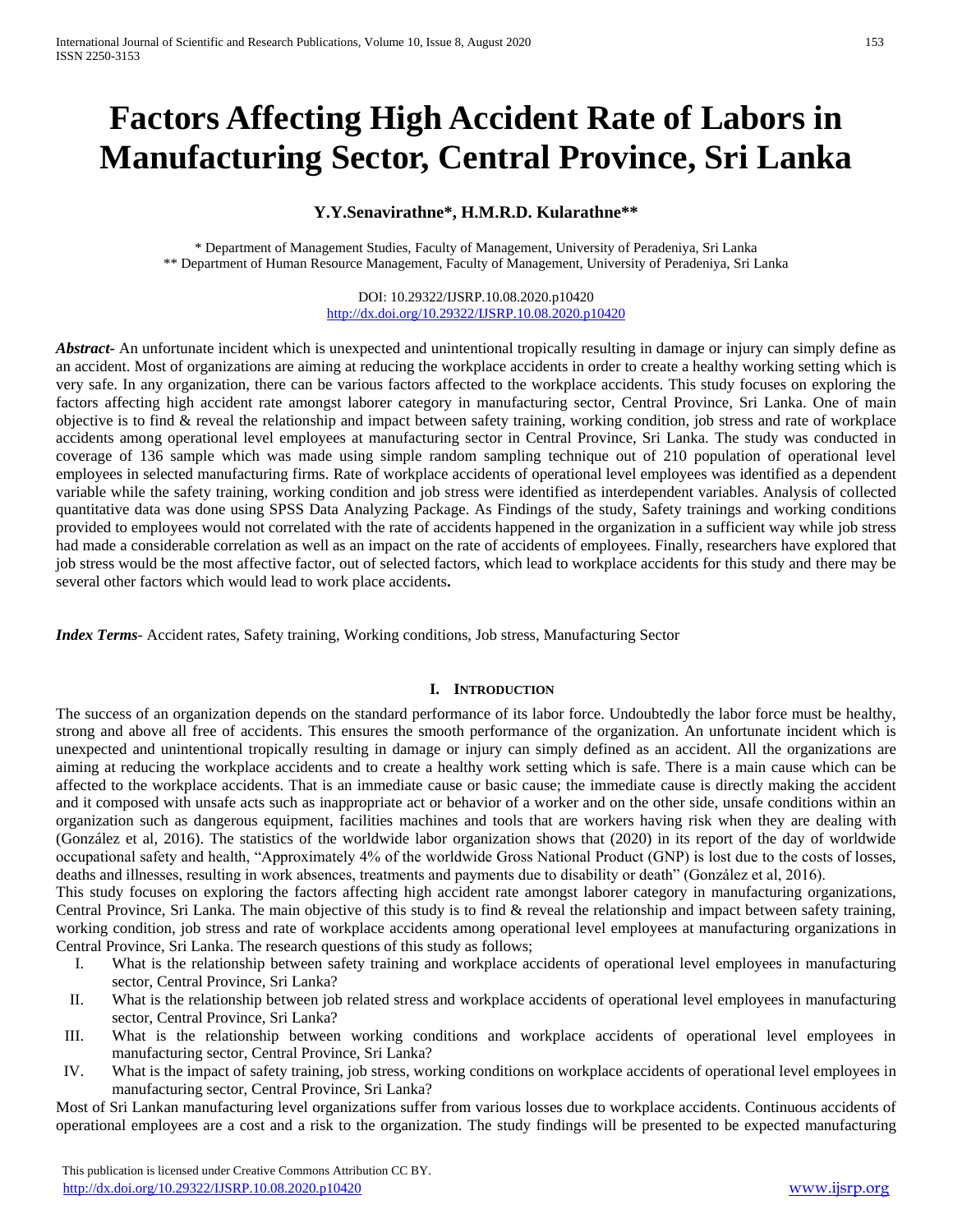sector to identify the major causes for the workplace accidents of operational level employees and they can be conversant with the best safety strategies to manage high workplace accident rates.

## **II. LITERATURE REVIEW**

## **The Domino Theory**

This theory was introduced by W.H. Heinrich in 1931. According to him, the accident is a result of a series of predisposed events, which subsequently lead to dangerous acts and processes and a dangerous work environment and ultimately creates any injury. He further illustrated that accidents can be a combination of unsafe acts and work environment. The "five-factor accidents equence" was proposed by him in order to show how each factor would activate the subsequently step to cause an accident. According to him, those five factors are Social Environment and Ancestry, Worker fault, unsafe act together with mechanical and physical hazard, Accident and Damage or injury.

## **Multiple Causation Theory**

Multiple causation theory is a further development of the domino theory. As per this theory, several contributory factors can cause workplace accidents and, in most cases, a combination of certain contributory factors can result in an accident. This theory categorizes the major contributory factors into two major groups as; Behavioral factors and Environmental factors.

## **Safety Training**

Workers safety participation, on the other hand is defined as behaviours "Frequently voluntary"( Griffin & Neal, 2000). In other words, According to Griffin & Neal (2000) those are actions that may not pay straight attention to occupational safety, but that helps to create an working environment which safety conditions are being measured (Mashi et al, 2016). Safety training can be identified as an important representative for the victory of an entire business (Zohar, 1980). As a very important risk prevention and control strategy can be named as safety training which is providing a guarantee of the safety of every employee in an organization (Cohen, 1998).

## **Job stress**

Stress can be occurred when there is collaboration between individual and his/her environment that yields emotional strain which can affects to one person's physical and mental condition (Bowin and Harvey, 2001). Stressors are the factors which creates uncomfortable state of mind within an individual. Stress is a phenomenon that can make individuals capability to continue important variables (psychological, societal, religious or organic) upset within some limits (Blumenthal, 2003). Stress is a fact that nature is intangible and cannot be touched and it is a complicated occurrence. When the job is not connected or matched with the worker's skills, resources and needs, emotional breakdowns as well as physical injuries can be taken place and it can be defined as 'work stress' (Park, 2017). According to the International Labour Organization (2020), it was identified as a mental and physical challenge a person and even for an organization.

## **Rate of Workplace Accidents**

According to the International Labour Organization (2020), a workplace injury is defined as any personal harm or hurt, disease or death which is occurred as a result of an accident in the workplace. Therefore, an occupational injury is different from an occupational disease. Because a disease constricted as a result of an exposure to various risk factors over a long time period which are arising from work activity (ILO, 2020). Recently, physical arrangement in the workplace is playing major role in order to establish the work performance to meet the required standards (Price, 2002). According to the information of the Worldwide Labour Organization (2020) in its report, "Approximately 4% of the worldwide Gross National Product (GNP) is lost due to the costs of losses, deaths and illnesses, resulting in work absences, treatments and payments due to disability or death" (González et al, 2016).

## **Safety training and Work Place Accidents**

It is very important to secure employee's right during an injuries and accidents. Occupational safety can be begin with well trained workforce (National Safety Council, 2019). Conventionally, occupational accident research has attentive on identifying personal or individual attributes. Many researchers have focused on personality traits or attitudes associated with individuals (Gyekye, 2005; Hansen, 1989; Shaw and Sichel, 1971; Sutherland and Cooper, 1991). As very important safety practice, many countries were enacting the occupational safety legislations in the late 90s. Overtime, the focus is directed to the organizational context gradually. In the middle of the 20th century, the efforts were expanded from individual worker to giving effective safety training to all workers within an organization. Then latter years of 20th century it has be more and more expanded to the organizational context rather than considering to one individual worker's safety. (Hofmann, 2017).

## **Working Conditions and Work Place Accidents**

The variance in payment and working conditions provide for the employees have resulted in the continues movement of laborers from enterprises paying low and having poor working conditions to enterprises paying high and having higher working conditions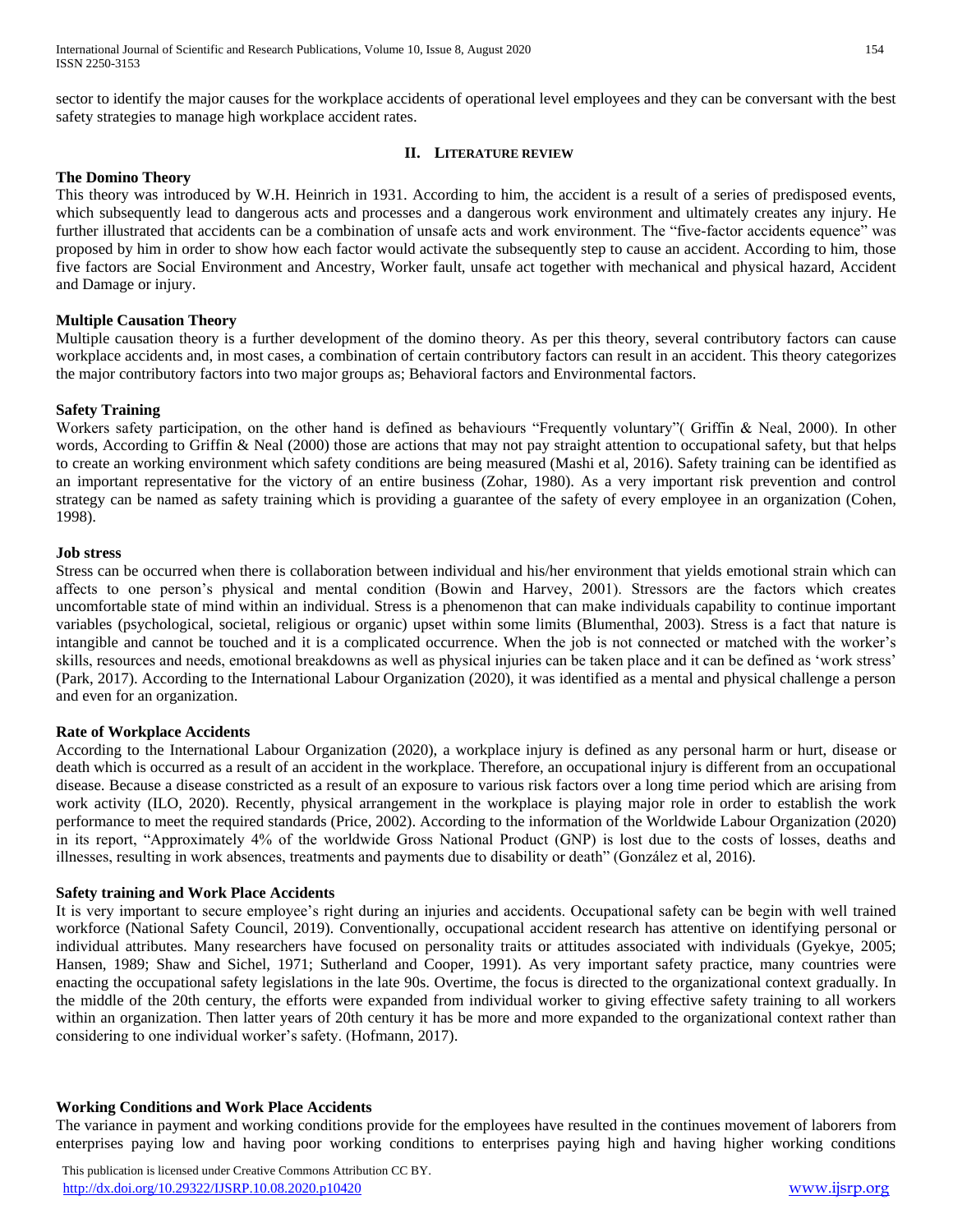International Journal of Scientific and Research Publications, Volume 10, Issue 8, August 2020 155 ISSN 2250-3153

(Galhena, 2012). In Asia, Latin America and Africa their business owners of small scale businesses has intentional actions to improve the working conditions and ended up with high productivity. If an organization tries to improve working conditions, it will positively affects to the employees that they get the feeling of caring by the organization. It is frequently surprising how small improvements are appreciated far beyond the time and money invested. (Hamid et al, 2008). Work performance will be affected by many factors such as personality, the difficulty of the task, availability of resources and working conditions. in order to achieve high work performances, as managers organizational management should consider about employees' ability, motivation and the resources to meet the organizational goals (Liu et al, 2014).

## **Job stress and Work Place Accidents**

When there is project going on, the particular manager should identify the diversity of workers functions and stress related to it and restrained the factors which lead to high stress levels (Keller, 2001). The phenomenon called job stress always involves in more complex interactions between the individual and the environment. When workers deal with machines, current and other high tech equipment there should be a high attention to those items. For that workers need to clear with their mental stability. Now a days, competition within the industrial environment has grown very fast. On the other hand, after some consideration, that time plays an important role (Beehr et al, 2010).

## **Conceptual Framework of the Study**



#### **III. METHODOLOGY**

## **Study Design**

Quantitative research design was used to conduct this study. This study examines the relationship between safety training, job stress, working conditions and rate of workplace accidents of operational level employees in manufacturing sector. According to Sekaran & bougie (2010), using the same natural environment which is workers normally function can be used to conducted studies in order to make the cause and effect relationships. Therefore, this is a co-relational field study. Because no any factors were controlled or manipulated in this study, non-contrived settings were used to conduct this study where events were naturally occurred with minimum researcher interference.

## **Data Collection Method**

The targeted population for this study was 210 working operative level employees and according to the Morgan table, 136 operative level employees were selected as the sample through simple random sampling method. All operative level employees have almost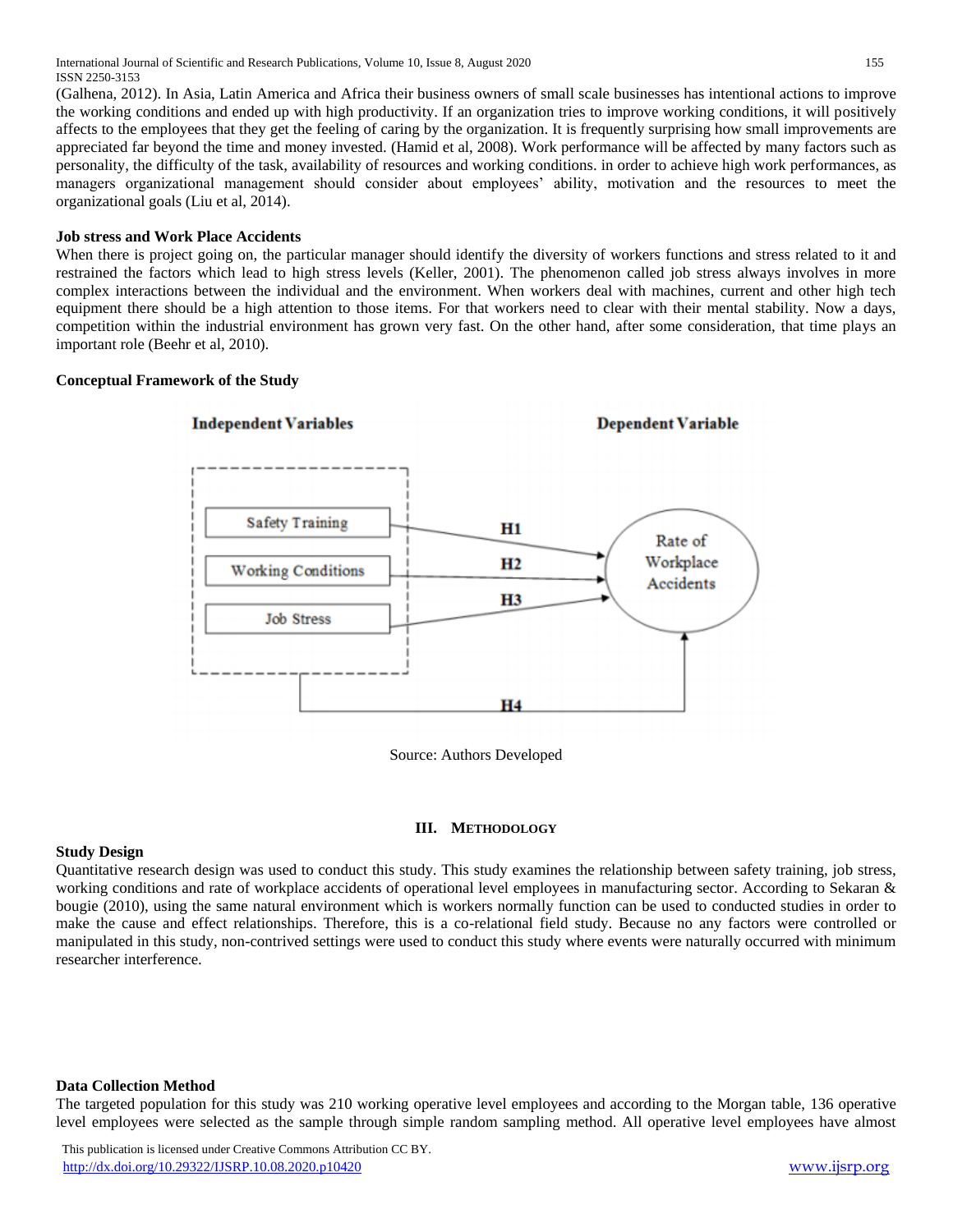similar job descriptions and job specifications to perform their jobs. Therefore, the sample was homogeneous and directly could be used to examine the whole population of this study. The questionnaire is the main method for this research which is primary data obtained. The researchers distributed questionnaires to operative level employees who were working in manufacturing sector organizations and collected them by the researchers. Even the sample is 136, the researchers were able to collect only 130 questionnaires. The questionnaire was designed with 46 questions with three sections: first sections was to gather respondent demographic details whereas second section was to measure safety training, job stress and working conditions based on Likert Scale method.

## **Data Analysis Method**

IBM® SPSS® Statistics 22 statistical software program has been used to data analysis procedure. After completing the data collection procedure, the data was entered into the software and generate the outcomes by using it. All variables in the conceptualization model and demographic variables of the sample were analyzed using Descriptive Statistical Method: frequency distributions which were presented using Pie charts for categorical variables, histograms for ordinal variables and frequency distribution tables for ratio variables (safety training, working conditions, job stress and rate of workplace accidents) which were interpreted using central tendency, data distribution and dispersion of data.

The compute of central tendency was calculated for each and every variable in the study conceptual model. These variables were measured by using interval scale which are 5 points and 7 points likert scale. Therefore the value was taken as the central tendency measure for this study analysis. And, the dispersion of data was analyzed by interpreting Standard Deviation and Variance.

The Correlation analysis was the method which used to measure the relationship between independent variable and dependent variable of this study. This was developed to calculate the degree and the path of the relationship between independent variables (safety training, working conditions and job stress) and dependent variable (rate of workplace accidents) of operative level employees in manufacturing sector. Reliability of the measurement scales was tested by using Cronbach's alpha  $(\alpha)$ . As suggested by Bryman and Bell (2011), values of  $\alpha > 0.8$  are typically engaged as a rule of thumb for satisfactory inner reliability, although most of the researchers believe somewhat 95 lower figures.

## **IV. RESULTS AND DISCUSSION**

The composition of the sample was analysed in respect to demographic Variables: Age, Gender, Marital Status, Working Experience and Working Hours of respondents. Exploratory Data analysis of this study was done by using SPSS software and it was focused to examine normality of the data, correlation analysis to find out the relationship between independent variables (Safety training, Working Conditions and Job Stress) and the dependent variable (Rate of Accidents) and multiple regression analysis to explore the impact of independent variables on the dependent variable of this study. Mean, median and mode values of safety training, working conditions, job stress and rate of accidents are closer to 3; meant central tendency was indicated in the data set which could be explained that data has been distributed symmetrically. When considering skewness of safety training, working conditions, job stress and rate of accidents, values were 0.098, 0.050, 0.080 and -0.027 respectively thereby it could be concluded that all values of skewness were closer to zero (0) which denoted a normal data distribution. Since kurtosis values of safety training, working conditions, job stress and rate of accidents were 1.010, -.691, .804 and -.552 which explained a heavy tailed data distribution for safety training and job stress while a flat tailed data distribution for working conditions and rate of accidents.

## **Correlation Analysis**

The relationship between study variables was measured by correlation analysis in SPSS software and it was done in three times to explore the relationship between safety training and arte of accidents, working conditions and rate of accidents and job stress and rate of accidents accordingly.

*Table 1 Correlation analysis*

| Independent Variable      | Dependent Variable   | $Sig. (2-tailed)$ | Pearson     | N   |
|---------------------------|----------------------|-------------------|-------------|-----|
|                           |                      |                   | Correlation |     |
| <b>Safety Training</b>    | <b>Accident Rate</b> | 0.002             | $-0.184$    | 130 |
| <b>Working Conditions</b> | <b>Accident Rate</b> | 0.003             | $-0.254$    | 130 |
| Job stress                | <b>Accident Rate</b> | 0.000             | 0.694       | 130 |

\*\*. Correlation is significant at the 0.01 level (2-tailed).

## **Multiple Regression Analysis**

This publication is licensed under Creative Commons Attribution CC BY. <http://dx.doi.org/10.29322/IJSRP.10.08.2020.p10420> [www.ijsrp.org](http://ijsrp.org/)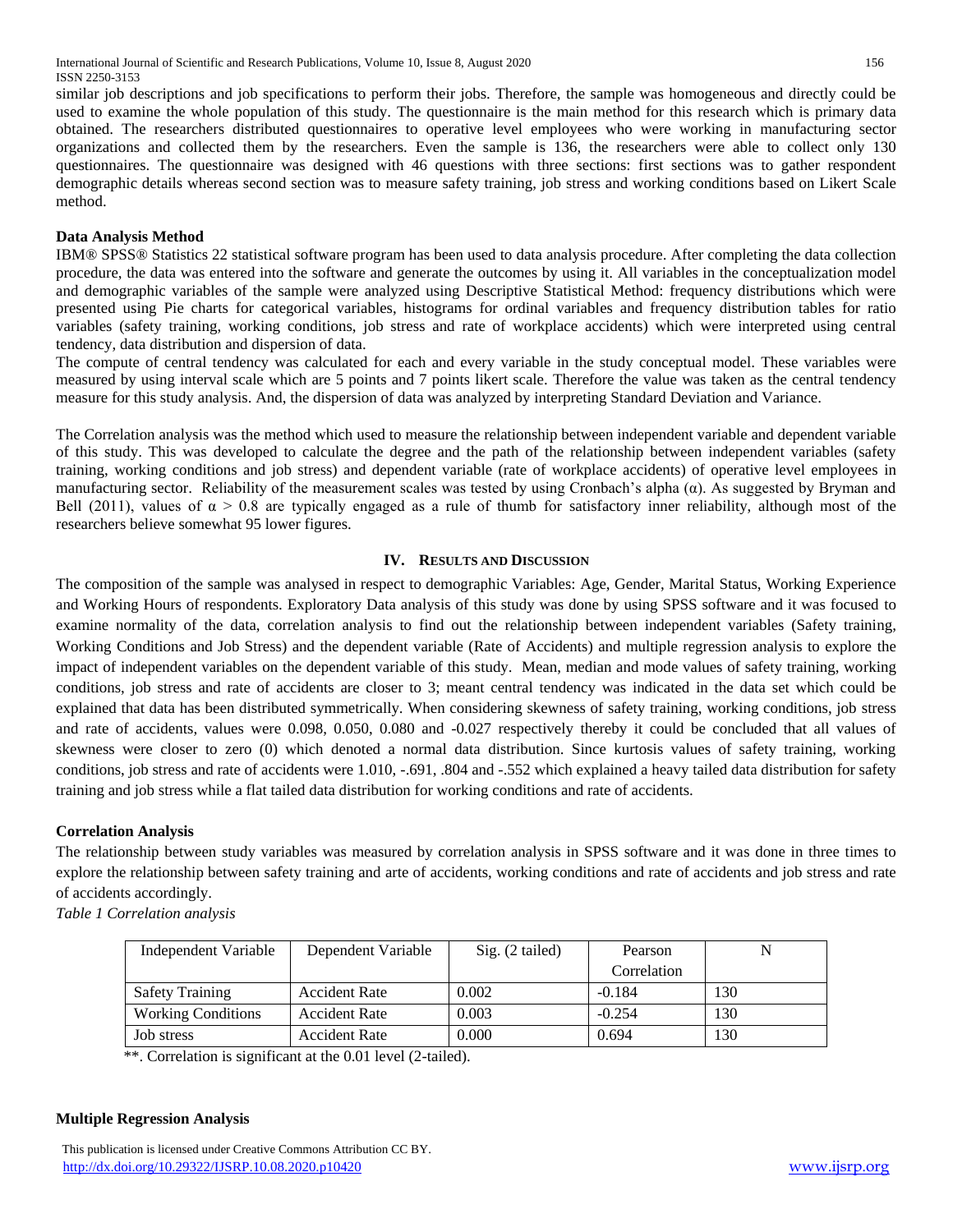| Model                                 |                   | R Square | <b>Adjusted R Square</b> | Std. Error of the Estimate |
|---------------------------------------|-------------------|----------|--------------------------|----------------------------|
|                                       | .230 <sup>a</sup> |          | .050                     | .22574                     |
| a. Predictors: (Constant), JS, WC, ST |                   |          |                          |                            |

According to the above table, R square is 0.53 which indicates 53% of the dependent variable: Rate of Accidents is explained by independent variables: Job Stress (JS), Working Conditions (WC) and Safety Training (ST). In contrast, 47% of the rate of accidents is not explained by Job Stress (JS), Working Conditions (WC) and Safety Training (ST) in this study and there may be some other factors which affect to the rate of accidents in agricultural sector in Sri Lanka.

*Table 3 ANOVA*

| Model |            | Sum of Squares | Df  | Mean Square |        | Sig.              |
|-------|------------|----------------|-----|-------------|--------|-------------------|
|       | Regression | 3.347          |     | 1.116       | 21.892 | .000 <sup>b</sup> |
|       | Residual   | 59.976         | 130 | .461        |        |                   |
|       | Total      | 63.323         | 130 |             |        |                   |

a. Dependent Variable: Accident Rate

b. Predictors: (Constant), JS, WC, ST

As per the above table, overall model fit of the study can be explained by considering the F value which is 21.892 along with the significant value of 0.000 which is less than 0.05 or significant at 5% confidence level. *Table 4 Coefficients*

|       |            | <b>Unstandardized Coefficients</b> |            | Standardized<br>Coefficients |          |      |
|-------|------------|------------------------------------|------------|------------------------------|----------|------|
| Model |            | B                                  | Std. Error | <b>B</b> eta                 |          | Sig. |
|       | (Constant) | 5.065                              | .088       |                              | 57.641   | .000 |
|       | <b>ST</b>  | $-.020$                            | .030       | $-.024$                      | $-.662$  | .008 |
|       | <b>WC</b>  | $-.170$                            | .026       | $-.238$                      | $-6.445$ | .000 |
|       | JS         | .025                               | .022       | .033                         | 1.131    | .001 |

a. Dependent Variable: Accident Rate

According to the coefficient table above, regression equation can be derived as follows where ST stands for Safety Training, WC stands for Working Conditions and JS stands for Jos Stress with the dependent variable of Rate of Accidents.

| $Y = a + bx$                                                     |  |
|------------------------------------------------------------------|--|
| Rate of Accidents = $5.065 - 0.020$ ST $- 0.170$ WC $+ 0.025$ JS |  |

According to the equation built above, it can be explained the extent to which rate of accidents can be changed in respect to change of one unit of Safety Training, Working Conditions and Jos Stress. When one unit of Safety Training, Working Conditions and Jos Stress change, the rate of accidents will be decreased by 0.020 or 2%, 0.170 or 17% and will be increased by 0.025 or 2% respectively.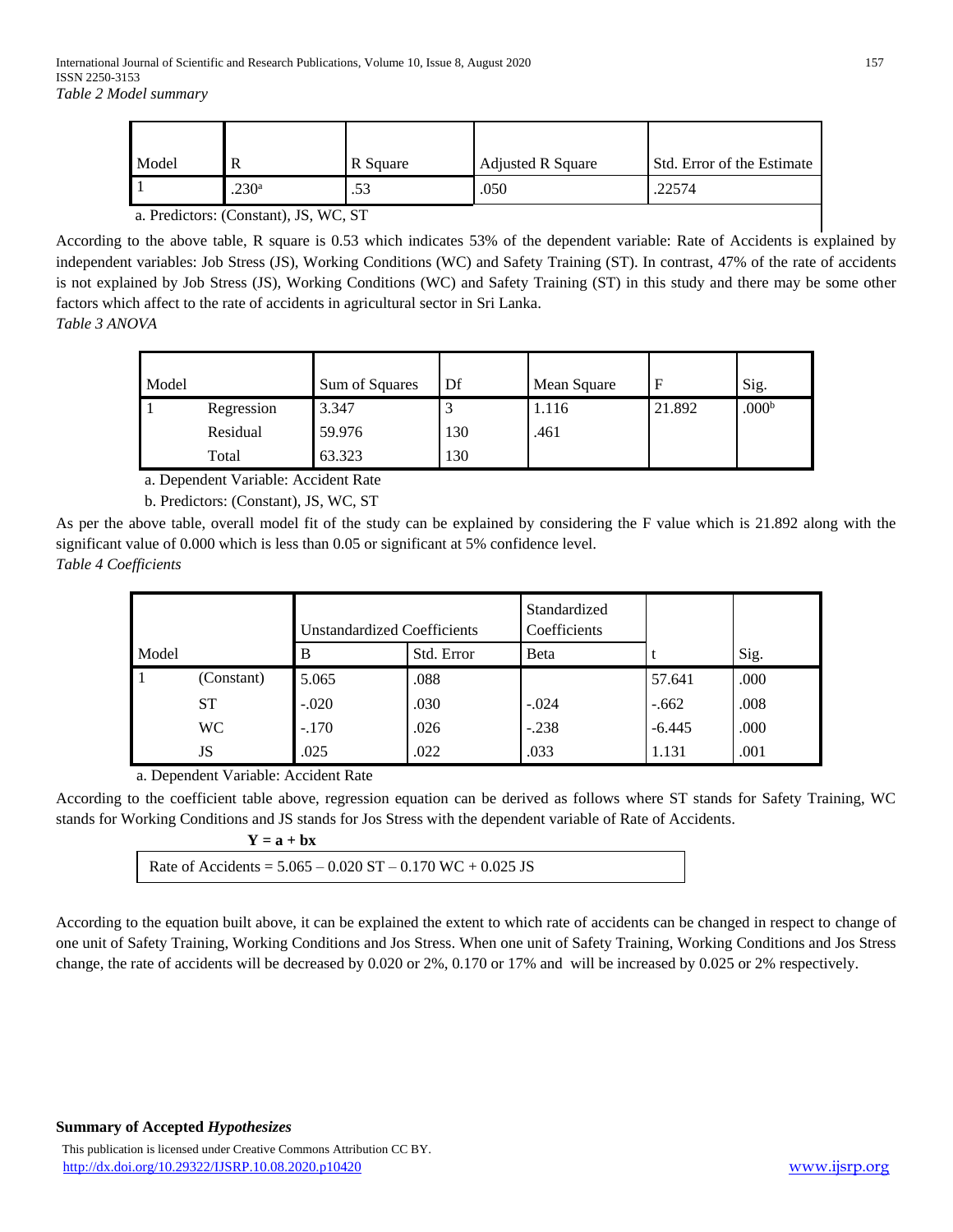| <b>Alternative Hypothesis</b>                                                                                                                                | <b>Status</b> |
|--------------------------------------------------------------------------------------------------------------------------------------------------------------|---------------|
| H1: Safety training has a relationship with the workplace accidents In<br>Manufacturing sector, Central Province, Sri Lanka.                                 | Accepted      |
| H2: Working conditions have a relationship with the workplace<br>accidents In Manufacturing sector, Central Province, Sri Lanka.                             | Accepted      |
| H3: Job stress has a relationship with the workplace accidents In<br>Manufacturing sector, Central Province, Sri Lanka.                                      | Accepted      |
| H4: Safety Training, Working conditions and Job stress have an impact<br>on the workplace accidents In Manufacturing sector, Central Province,<br>Sri Lanka. | Accepted      |

## **V. Recommendations based on research findings**

According to the data analysis, findings of this study are supported with the literature. As per the findings of the study, following recommendations can be developed to reduce workplace accidents in Manufacturing sector, Central Province, Sri Lanka.

According to the table 1, it was proved that there was a slightly negative relationship (Pearson Correlation = -0.184 with Sig. value of 0.002) between Safety training and the workplace accidents in Manufacturing sector, Central Province, Sri Lanka. Based on the above discussion, it can be recommended that Manufacturing sector, Central Province, Sri Lanka needs to concentrate current safety training practices, procedures and policies whether they are efficiently and effectively being used within the organization. Unless, proper policies for safety related training programmes should be developed with the mutual agreement and collaboration of employees and managers. According to the table 1, Rate of accidents would be behaved according to the safety training provided by Manufacturing sector, Central Province, Sri Lanka in a negative manner to some extent thereby it can be concluded that safety training has no very strong correlation with rate of accidents of employees who are working in Manufacturing sector, Central Province, Sri Lanka. Current safety training programmes may not be directly linked to reduce workplace hazards since it has no impact on increasing or decreasing workplace injuries of employees, but, according to the literature mentioned at the beginning of the research, it was proved that safety training would do a considerable impact on reducing workplace hazards and injuries.

As per the table 1, it could be recorded that there was a negative relationship (Pearson Correlation = -0.254 with Sig. value of 0.003) between Working conditions and workplace accidents In Manufacturing sector, Central Province, Sri Lanka. Further, it indicated that rate of accidents could be varied due to working conditions moderately, in a negative way. When working conditions would be better or enhance, the rate of accidents would decrease moderately. Based on above discussion, recommendations can be built on enhancing workplace working conditions in order to make a considerable relationship and impact from working conditions to reduction of workplace accidents. According to demographic variables analysis, manufacturing sector, Central Province, Sri Lanka has majority of male employees who are working within the organization and they may not seek for better working conditions as female employees. That may be the reason to get a lowest correlation between working conditions and accident rate. However, Literature supports that working conditions make a considerable impact on workplace accident reduction and manufacturing sector, Central Province, Sri Lanka needs to pay attention on enhancing, enriching and strengthening workplace working conditions based on employee comfort ability and productivity.

As per the table 1, findings denoted that there was a positive relationship (Pearson Correlation = 0.694 with Sig. value of 0.000) between Job stress and the workplace accidents in Manufacturing sector, Central Province, Sri Lanka. Compared to other independent factors: Safety training and Working conditions, Job stress has correlated with the rate of accidents considerably. Therefore, it can be concluded that male employees are suffering from a huge working stress and that would lead to arise and increase accidents in the workplace. Manufacturing sector, Central Province, Sri Lanka needs to concentrate human side of the employees and reduce the workload and offering a bearable workload. According to the table 2, it could be proved that moderate impact ( $R^2 = 0.53$ ) was done by Safety Training, Working conditions and Job stress on the workplace accidents In Manufacturing sector, Central Province, Sri Lanka.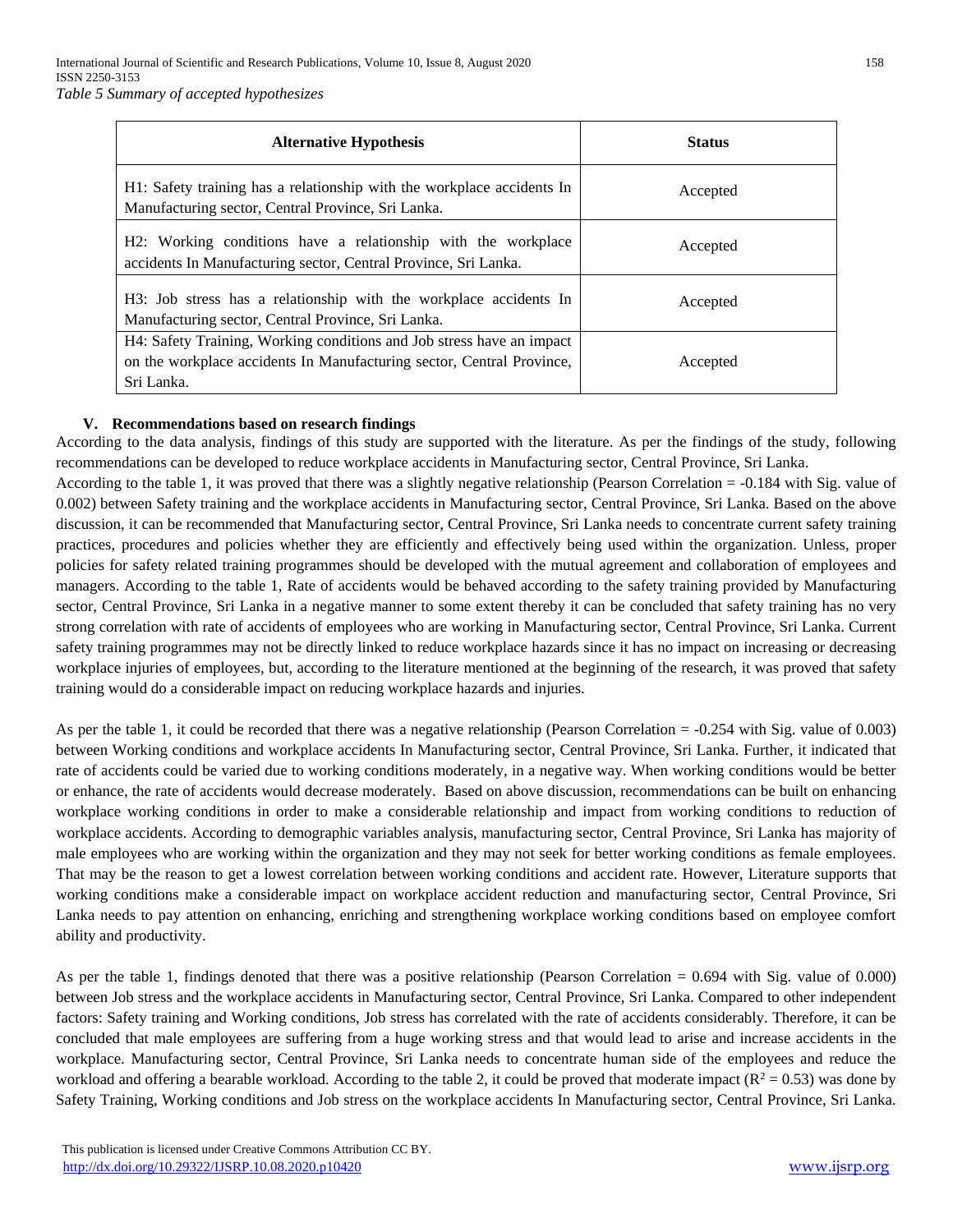International Journal of Scientific and Research Publications, Volume 10, Issue 8, August 2020 159 ISSN 2250-3153

It means, 53% of the rate of Accidents could be explained by Job Stress, Working Conditions and Safety Training while 47% of the rate of accidents was not explained by them in Manufacturing sector, Central Province, Sri Lanka.

## **VI. Conclusion**

As per the study conducted within the manufacturing sector, Central Province, Sri Lanka mainly three accident causation factors were identified and evaluated the relationship between those factors and rate of accidents. Those factors can be recognized as Safety training, Working conditions and job stress. According to demographic variables analysis, the selected organizations in the manufacturing sector has majority of male employees who are working within the organizations and they may not seek for better working conditions as female employees. That may be the reason to get a lowest correlation between working conditions and accident rate. According to the table 1, it was proved that there was a slightly negative relationship (Pearson Correlation = -0.184 with Sig. value of 0.002) between Safety training and the workplace accidents. According to the same table, Rate of accidents would be behaved according to the safety training provided the organization in a negative manner to some extent thereby it can be concluded that safety training has no very strong correlation with rate of accidents of employees who are working in the Company. As per the table 1, it could be recorded that there was a negative relationship (Pearson Correlation = -0.254 with Sig. value of 0.003) between Working conditions and workplace accidents. Further, it indicated that rate of accidents could be varied due to working conditions moderately, in a negative way. When working conditions would be better or enhance, the rate of accidents would decrease moderately. As per the table 1, findings denoted that there was a positive relationship (Pearson Correlation = 0.694 with Sig. value of 0.000) between Job stress and the workplace accidents. Compared to other independent factors: Safety training and Working conditions, Job stress has correlated with the rate of accidents considerably. Therefore, it can be concluded that male employees are suffering from a huge working stress and that would lead to arise and increase accidents in the workplace. On the other hand, according to the table 10, it could be proved that moderate impact  $(R2 = 0.53)$  was done by Safety Training, Working conditions and Job stress on the workplace accidents in the organization. It means, 53% of the rate of Accidents could be explained by Job Stress, Working Conditions and Safety Training while 47% of the rate of accidents was not explained by them. Safety trainings and working conditions provided to employees would not correlated with the rate of accidents happened in the organization in a sufficient way while job stress had made a considerable correlation as well as an impact on the rate of accidents of employees. Therefore, it can be concluded that job stress would be the most affective factor, out of selected factors, which lead to workplace accidents for this study and there may be several other factors which would lead to work place accidents.

## **References**

- 1. Beehr, T., Bowling, N. and Bennet, M. (2010) 'Occupational stress and failures of social support', Journal of Occupational Health Psychology, 15(45), pp. 3-20.
- 2. Blumenthal, T. (2003), Services SETA. Employee Assistance Conference Program 2 (2), pp. 5-21.
- 3. Bowin, R.B. & Harvey D. (2001).Human Resource Management an Experiential Approach.2nd Ed. New Jersey: Prentice Hall
- 4. Bryman, A. and Bell, E. (2011) 'Ethics in business research', Business Research Methods, 7(5), pp. 23-56.
- 5. Cohen, A., Colligan, M. J., Sinclair, R., Newman, J., & Schuler, R. (1998).Assessing occupational safety and healthtraining. Cincinnati, Ohio: National Institute for Occupational Safety and Health, 98-145.
- 6. Galhena. B. (2012) 'Determinants of turnover intention of sewing machine operators: case from leading apparel company', Kelaniya Journal of Management, 1(2), pp. 107-123.
- 7. González, A., Bonilla, J., Quintero, M., Reyes, C. and Chavarro, A. (2016) 'Analysis of the causes and consequences of accidents occurring in two constructions projects ', RevistaIngeniería de ConstrucciónRIC , 31(250), pp. 05-16
- 8. Griffin, M. and Neal, A. (2000) 'Perceptions of safety at work: A framework for linking safety climate to safety performance, knowledge and motivation', Journal of Occupational Health Psychology, 5(), pp. 02-15.
- 9. Gyekye, S.A. (2005) 'Workers' Perceptions of Workplace Safety and Job Satisfaction', International Journal of Occupational Safety and Ergonomics , 11(3), pp. 291–302.
- 10. Hamid, A., et al., Causes of accidents at construction sites.Malaysian Journal of Civil Engineering, 2008. 20(2): p. 242-259.
- 11. Hansen, G.S. and Wernerfelt, B. (1989) 'Determinants of firm performance: The relative importance of economic and organizational factors', Strategic management Journal, 10(5), pp. 399-411.
- 12. Hofmann, D.A. (2017) '100 Years of occupational safetyresearch: from basic protection and work analysis to a multilevel view of workplace safety and risk', Journal of Applied Psychology, 102(03), pp. 375-388.
- 13. ILO (2020) Statistics and databases, Available at: https://www.ilo.org/global/statistics-and-databases/lang-- en/index.htm (Accessed: 9th January 2020)
- 14. Keller, K.L. (2001) Building customer based brand equity, Issue 107 edn., Cambridge: Marketing Science Institute.